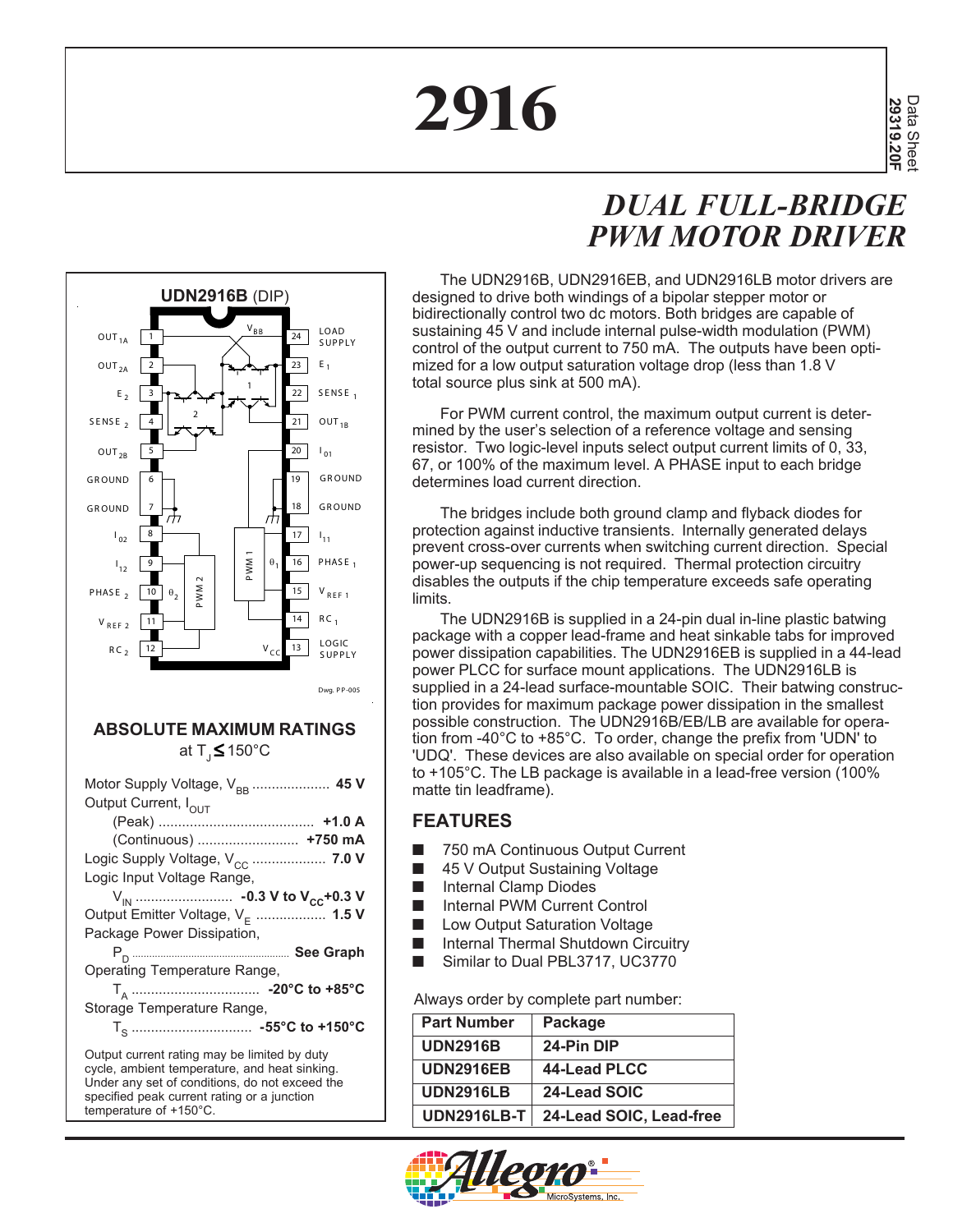**UDN2916EB** (PLCC)





**UDN2916LB** (SOIC) **PWM CURRENT-CONTROL CIRCUITRY**



'B' PACKAGE,  $V_{BB}$ CHANNEL<sub>1</sub>  $(24)$ PIN NUMBERS SHOWN.  $\Omega$ 1 21 OUT A  $\rm{V_{REF}}$  (15  $20$  kΩ 23) E ÷10  $SENSE$   $\sim$  ONE SOURCE – **SHOT** + DISABLE 40 kΩ 22 R<sub>C</sub> 10 kΩ  $(14)$  RC  $_{\rm 0}$  (20  $R_S$  $c_{\rm c}$  $R_{\mathsf{T}}$  $\mathsf{c}_\mathsf{T}$ I<sub>1</sub> (17  $\overline{a}$ Ξ. Dwg. EP-007B **TRUTH TABLE PHASE OUT**<sub>A</sub> **OUT**<sub>B</sub> HHL

LLH



115 Northeast Cutoff, Box 15036 Worcester, Massachusetts 01615-0036 (508) 853-5000 Copyright © 1994, 2003 Allegro MicroSystems, Inc.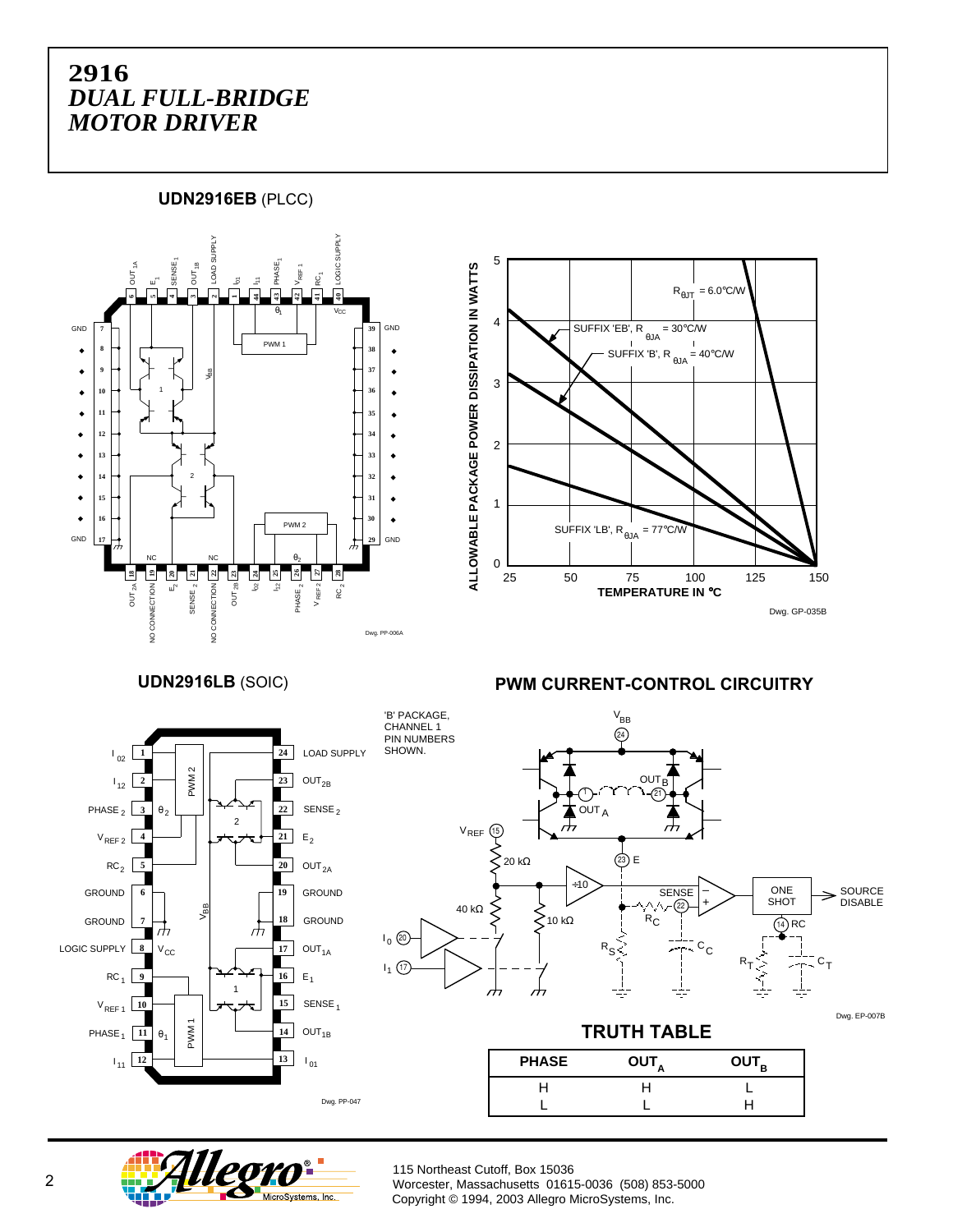## **ELECTRICAL CHARACTERISTICS at T<sub>A</sub> = +25°C, T<sub>J</sub> ≤ 150°C, V<sub>BB</sub> = 45 V, V<sub>CC</sub> = 4.75 V to 5.25 V, V<sub>REF</sub>** = 5.0 V (unless otherwise noted).

### **Limits Characteristic Symbol Test Conditions** Min. Typ. Max. Units Output Drivers (OUT<sub>A</sub> or OUT<sub>B</sub>) Motor Supply Range  $V_{BB}$   $V_{BB}$  10  $-$  45 V Output Leakage Current  $I_{CEX}$   $V_{OUT} = V_{BB}$   $I_{CEX}$   $1.0$  50 µA  $V_{\text{OUT}} = 0$   $-4.0$   $-50$   $\mu$ A Output Sustaining Voltage  $V_{CE(sus)}$  $I_{\text{OUT}}$  = ±750 mA, L = 3.0 mH  $\begin{vmatrix} 45 & - & - \end{vmatrix}$  V Output Saturation Voltage  $V_{CE(SAT)}$  Sink Driver,  $I_{OUT}$  = +500 mA  $-$  0.4 0.6 V Sink Driver,  $I_{OUT}$  = +750 mA  $\qquad$   $\qquad$   $\qquad$   $\qquad$  - 1.0 1.2  $\qquad$  V Source Driver,  $I_{\text{OUT}} = -500 \text{ mA}$   $-$  1.0 1.2 V Source Driver,  $I_{\text{OUT}}$  = –750 mA  $\begin{vmatrix} - & 1.3 & 1.5 \end{vmatrix}$  V Clamp Diode Leakage Current  $I_R$   $V_R$  = 45 V  $I_R$   $-$  < 1.0 50  $\mu$ A Clamp Diode Forward Voltage  $V_F$  $I_F$  = 750 mA  $I_F$  - 1.6 2.0 V Driver Supply Current  $I_{BB(ON)}$  Both Bridges ON, No Load  $I_{BB(ON)}$  mA  $I_{BB(OFF)}$ Both Bridges OFF  $\vert$   $-$  5.0 10  $\vert$  mA

#### **Control Logic**

| Input Voltage                                     | $V_{IN(1)}$                 | All inputs                             | 2.4  |        |        | $\vee$      |
|---------------------------------------------------|-----------------------------|----------------------------------------|------|--------|--------|-------------|
|                                                   | $V_{IN(0)}$                 | All inputs                             |      |        | 0.8    | $\vee$      |
| Input Current                                     | $I_{IN(1)}$                 | $V_{\text{IN}}$ = 2.4 V                |      | 1.0    | 20     | μA          |
|                                                   |                             | $V_{\text{IN}}$ = 0.8 V                |      | $-3.0$ | $-200$ | μA          |
| Reference Voltage Range                           | $V_{REF}$                   | Operating                              | 1.5  |        | 7.5    | V           |
| <b>Current Limit Threshold</b><br>(at trip point) | $V_{REF}/V_{SENSE}$         | $I_0 = I_1 = 0.8 V$                    | 9.5  | 10     | 10.5   |             |
|                                                   |                             | $I_0$ = 2.4 V, $I_1$ = 0.8 V           | 13.5 | 15     | 16.5   |             |
|                                                   |                             | $I_0 = 0.8 V$ , $I_1 = 2.4 V$          | 25.5 | 30     | 34.5   |             |
| Thermal Shutdown Temperature                      | $T_{\rm J}$                 |                                        |      | 170    |        | $^{\circ}C$ |
| <b>Total Logic Supply Current</b>                 | $\mathsf{ICC}(\mathsf{ON})$ | $I_0 = I_1 = 0.8$ V, No Load           |      | 40     | 50     | mA          |
|                                                   | ${}^{\mathsf{I}}$ CC(OFF)   | $I_0 = I_1 = 2.4$ V, No Load           |      | 10     | 12     | mA          |
| Fixed Off-Time                                    | $t_{\rm off}$               | $R_T$ = 56 kΩ, C <sub>T</sub> = 820 pF |      | 46     |        | μs          |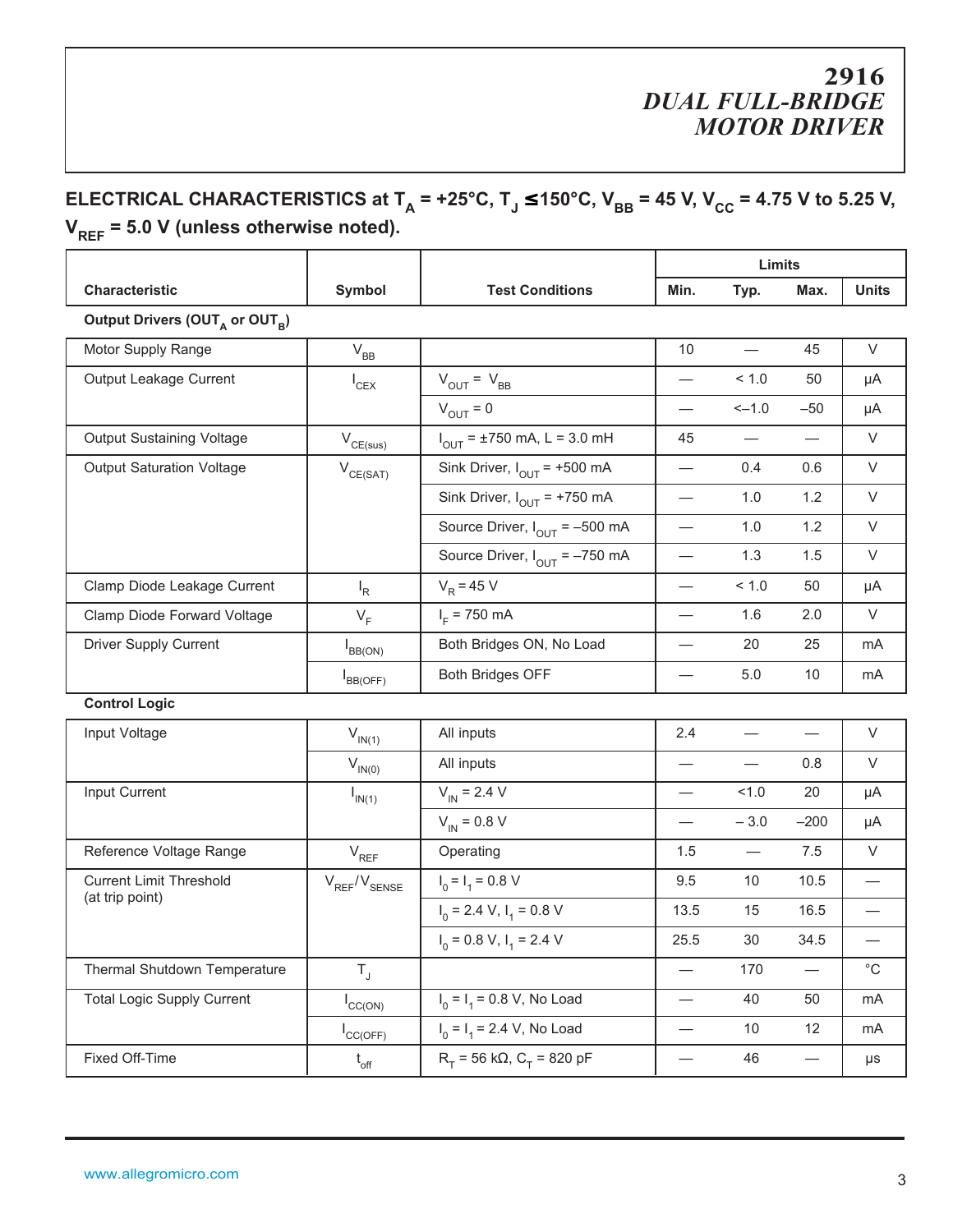#### **APPLICATIONS INFORMATION**

#### **PWM CURRENT CONTROL**

The UDN2916B/EB/LB dual bridges are designed to drive both windings of a bipolar stepper motor. Output current is sensed and controlled independently in each bridge by an external sense resistor  $(R_{\rm s})$ , internal comparator, and monostable multivibrator.

When the bridge is turned ON, current increases in the motor winding and it is sensed by the external sense resistor until the sense voltage  $(V_{\text{SENSE}})$  reaches the level set at the comparator's input:

 $I<sub>TRIP</sub> = V<sub>REF</sub>/10 R<sub>S</sub>$ 

The comparator then triggers the monostable which turns OFF the source driver of the bridge. The actual load current peak will be slightly higher than the trip point (especially for low-inductance loads) because of the internal logic and switching delays. This delay  $(t_{d})$  is typically 2 µs. After turn-off, the motor current decays, circulating through the ground-clamp diode and sink transistor. The source driver's OFF time (and therefore the magnitude of the current decrease) is determined by the monostable's external RC timing components, where  ${\rm t_{off}}$  =  ${\rm R_{_{T}C_{_{T}}}}$  within the range of 20 kΩ to 100 kΩ and 100 pF to 1000 pF.

The fixed-off time should be short enough to keep the current chopping above the audible range  $(< 46 \text{ }\mu\text{s})$ and long enough to properly regulate the current. Because only slow-decay current control is available, short off times (< 10 µs) require additional efforts to ensure proper current regulation. Factors that can negatively affect the ability to properly regulate the current when using short off times include: higher motor-supply voltage, light load, and longer than necessary blank time.

When the source driver is re-enabled, the winding current (the sense voltage) is again allowed to rise to the comparator's threshold. This cycle repeats itself, maintaining the average motor winding current at the desired level.

Loads with high distributed capaci-tances may result in high turn-ON current peaks. This peak (appearing across  $R_s$ ) will attempt to trip the comparator, resulting in erroneous current control or high-frequency oscillations. An external  $R_{c}C_{c}$  time delay should be used to further delay the action of the comparator. Depending on load type, many applications will not require these external components (SENSE connected to E).





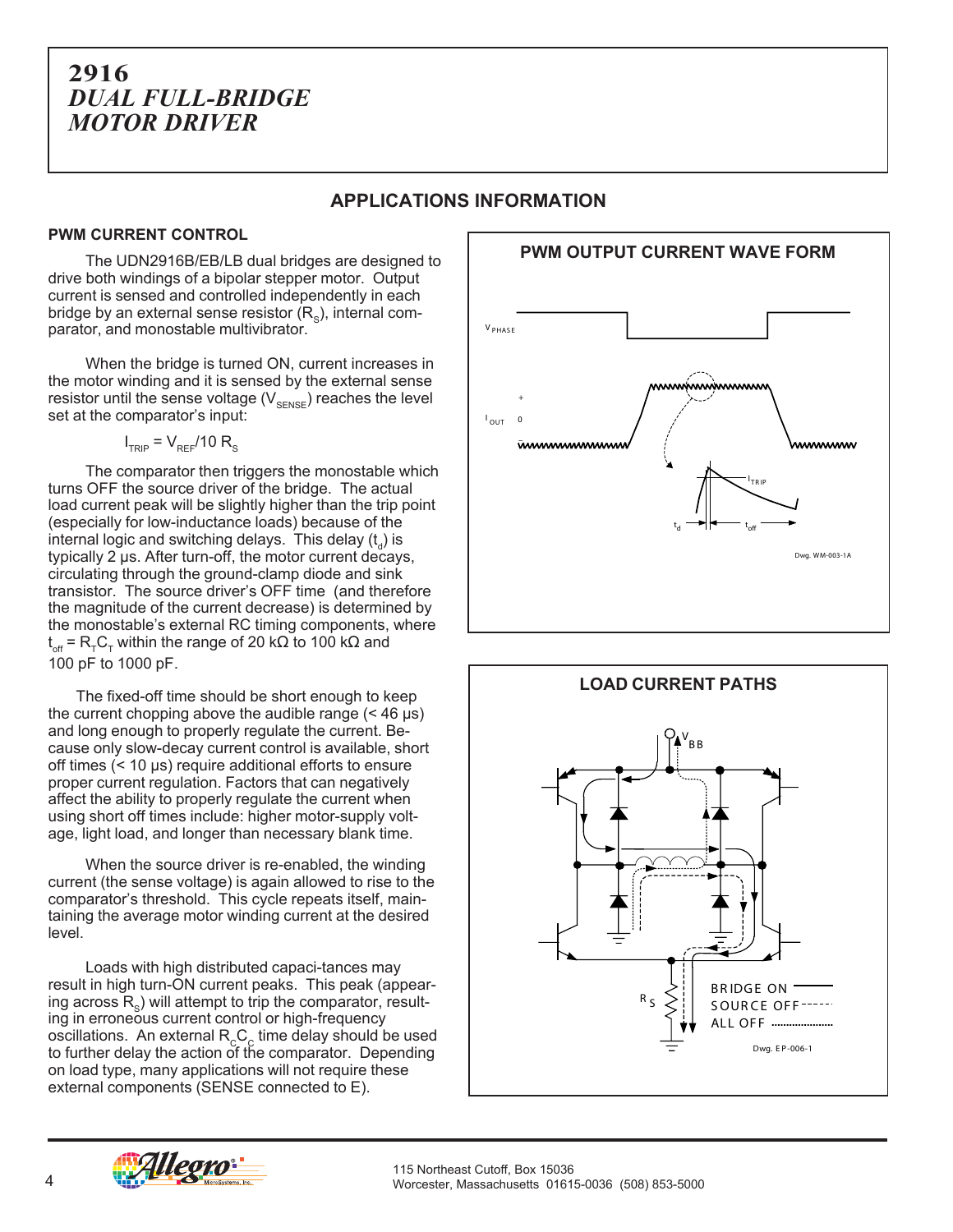#### **LOGIC CONTROL OF OUTPUT CURRENT**

Two logic level inputs  $(I_0$  and  $I_1$ ) allow digital selection of the motor winding current at 100%, 67%, 33%, or 0% of the maximum level per the table. The 0% output current condition turns OFF all drivers in the bridge and can be used as an OUTPUT ENABLE function.

#### **CURRENT-CONTROL TRUTH TABLE**

|   |   | <b>Output Current</b>                                |
|---|---|------------------------------------------------------|
|   |   | $V_{REF}$ /10 R <sub>S</sub> = I <sub>TRIP</sub>     |
| Н |   | $V_{REF}$ /15 R <sub>S</sub> = 2/3 I <sub>TRIP</sub> |
|   | H | $V_{REF}/30 R_S = 1/3 I_{TRIP}$                      |
|   |   |                                                      |

These logic level inputs greatly enhance the implementation of µP-controlled drive formats.

During half-step operations, the  $I_0$  and  $I_1$  allow the  $\mu$ P to control the motor at a constant torque between all positions in an eight-step



sequence. This is accomplished by digitally selecting 100% drive current when only one phase is ON and 67% drive current when two phases are ON. Logic highs on both  $I_0$  and  $I_1$ turn OFF all drivers to allow rapid current decay when switching phases. This helps to ensure proper motor operation at high step rates.

The logic control inputs can also be used to select a reduced current level (and reduced power dissipation) for 'hold' conditions and/or increased current (and available torque) for start-up conditions.

#### **GENERAL**

The PHASE input to each bridge determines the direction motor winding current flows. An internally generated deadtime (approximately 2 µs) prevents crossover currents that can occur when switching the PHASE input.

All four drivers in the bridge output can be turned OFF between steps  $(I_0 = I_1 \cdot 2.4 \text{ V})$ resulting in a fast current decay through the internal output clamp and flyback diodes. The fast current decay is desirable in half-step and high-speed applications. The PHASE,  $I_0$ , and  $I_1$ inputs float high.

Varying the reference voltage  $(V_{REF})$ provides continuous control of the peak load current for micro-stepping applications.

Thermal protection circuitry turns OFF all drivers when the junction temperature reaches +170°C. It is only intended to protect the device from failures due to excessive junction temperature and should not imply that output short circuits are permitted. The output drivers are re-enabled when the junction temperature cools to +145°C.

The UDN2916B/EB/LB output drivers are optimized for low output saturation voltages—less than 1.8 V total (source plus sink) at 500 mA. Under normal operating conditions, when combined with the excellent thermal properties of the batwing package design, this allows continuous operation of both bridges simultaneously at 500 mA.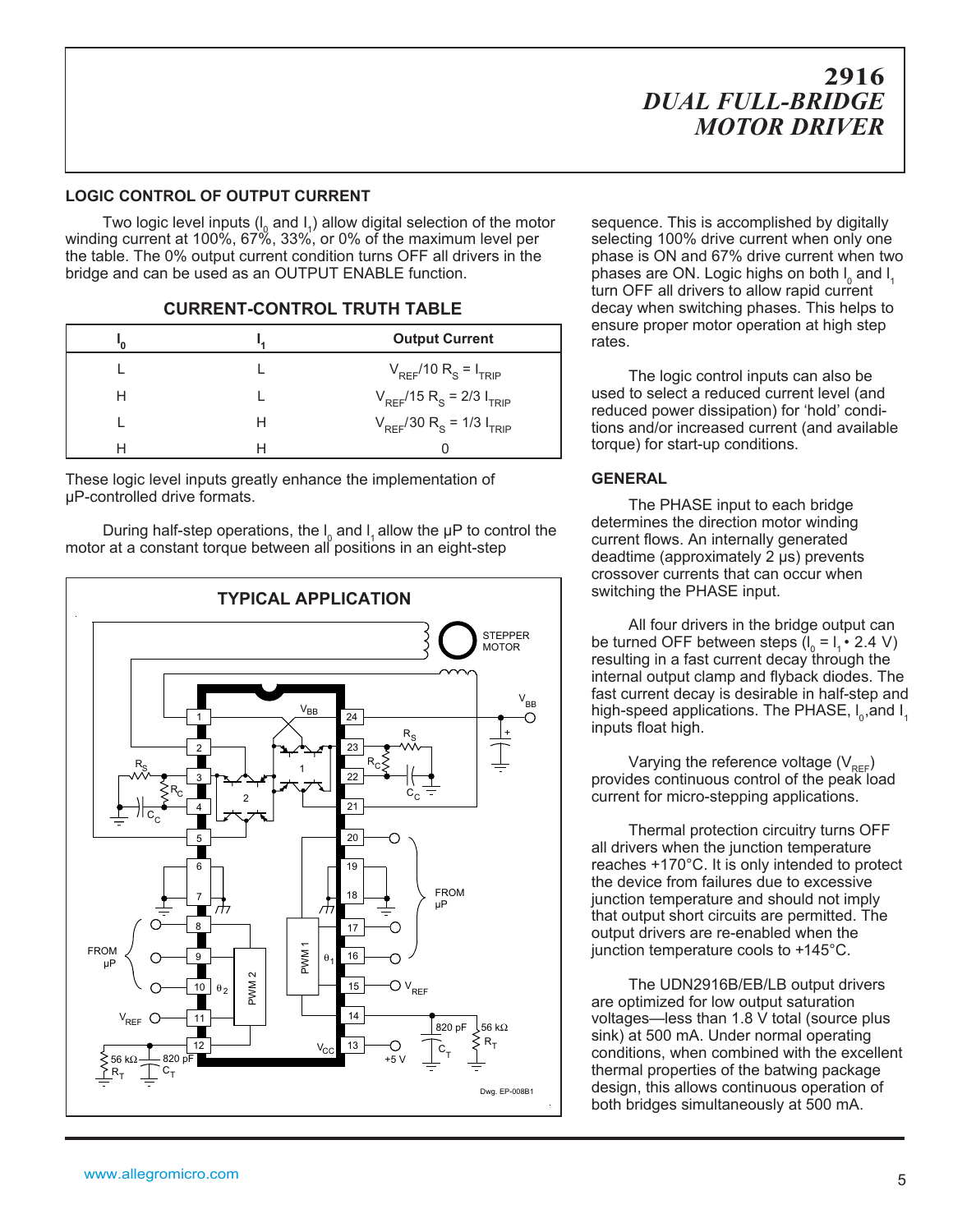

**UDN2916B**

**Dimensions in Inches**

**Dimensions in Millimeters** (for reference only)



NOTES:1. Webbed lead frame. Leads 6, 7, 18, and 19 are internally one piece.

- 2. Lead thickness is measured at seating plane or below.
- 3. Lead spacing tolerance is non-cumulative.
- 4. Exact body and lead configuration at vendor's option within limits shown.

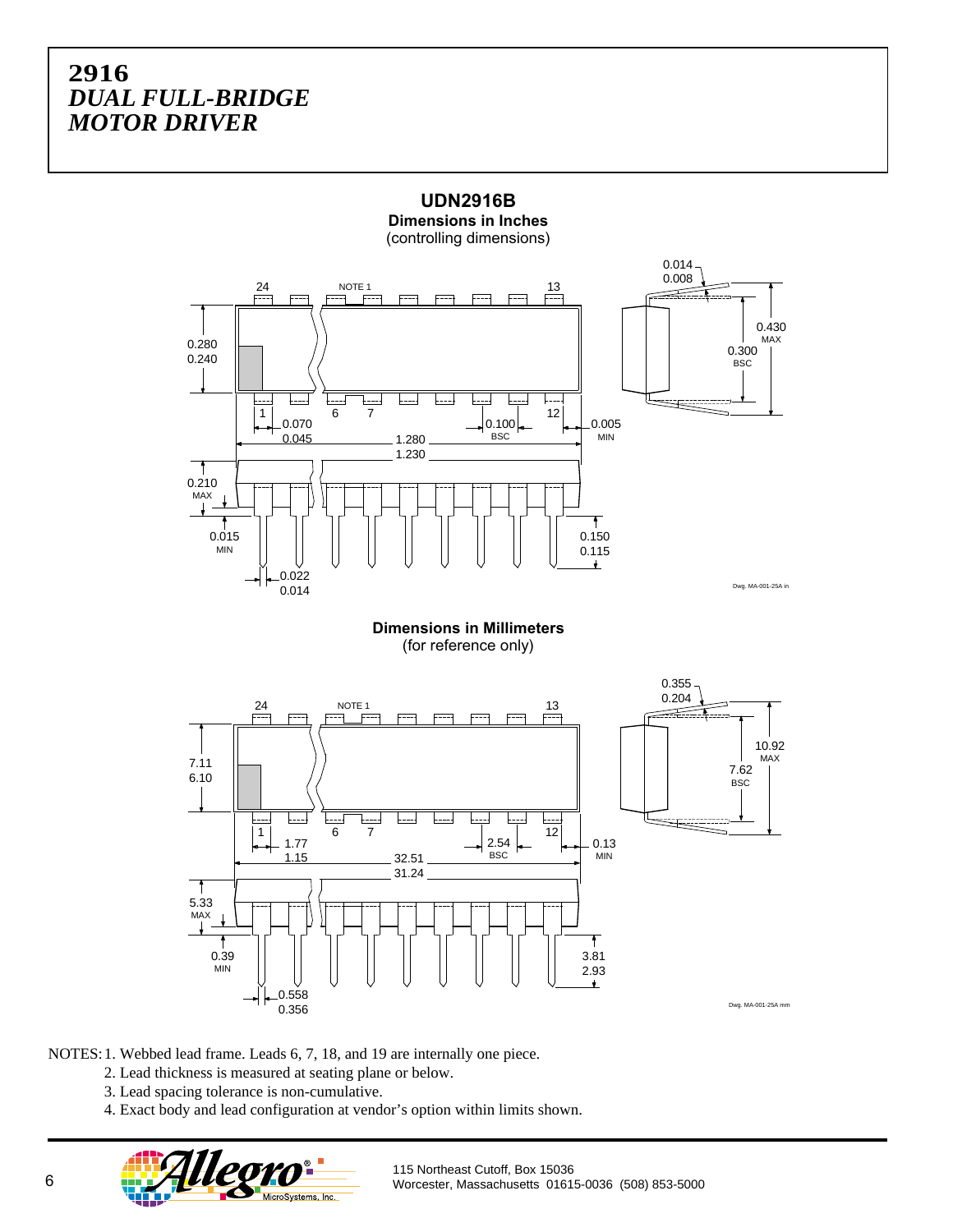

OTES: 1. MO-047AC except for terminal shoulder height. Intended to meet new JEDEC Standard when that is approved. 2. Webbed lead frame. Leads 7-17 and 29-39 are internally one piece.

- 3. Lead spacing tolerance is non-cumulative.
- 4. Exact body and lead configuration at vendor's option within limits shown.